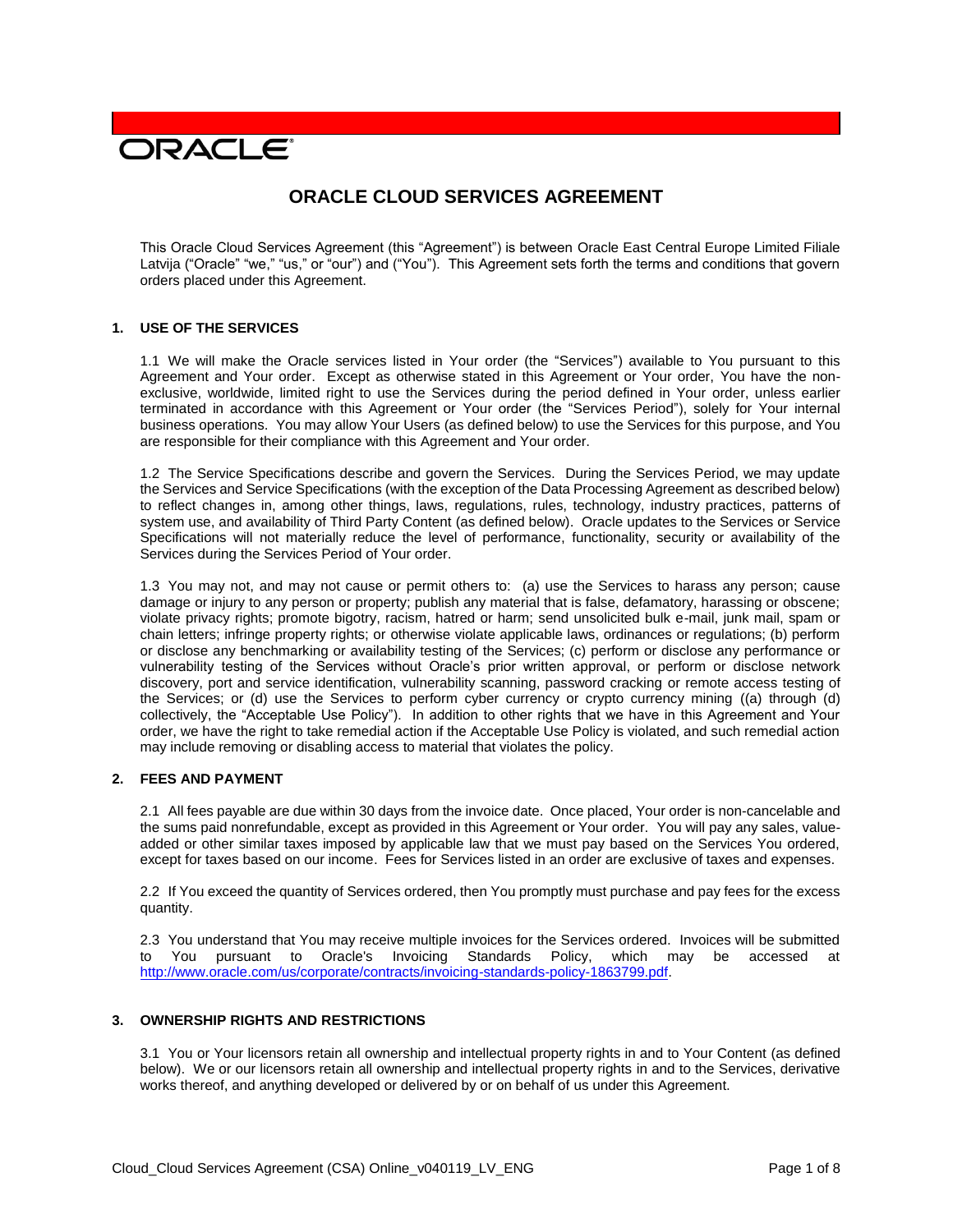3.2 You may have access to Third Party Content through use of the Services. Unless otherwise stated in Your order, all ownership and intellectual property rights in and to Third Party Content and the use of such content is governed by separate third party terms between You and the third party.

3.3 You grant us the right to host, use, process, display and transmit Your Content to provide the Services pursuant to and in accordance with this Agreement and Your order. You have sole responsibility for the accuracy, quality, integrity, legality, reliability, and appropriateness of Your Content, and for obtaining all rights related to Your Content required by Oracle to perform the Services.

3.4 You may not, and may not cause or permit others to: (a) modify, make derivative works of, disassemble, decompile, reverse engineer, reproduce, republish, download, or copy any part of the Services (including data structures or similar materials produced by programs); (b) access or use the Services to build or support, directly or indirectly, products or services competitive to Oracle; or (c) license, sell, transfer, assign, distribute, outsource, permit timesharing or service bureau use of, commercially exploit, or make available the Services to any third party except as permitted by this Agreement or Your order.

# **4. NONDISCLOSURE**

4.1 By virtue of this Agreement, the parties may disclose to each other information that is confidential ("Confidential Information"). Confidential Information shall be limited to the terms and pricing under this Agreement and Your order, Your Content residing in the Services, and all information clearly identified as confidential at the time of disclosure.

4.2 A party's Confidential Information shall not include information that: (a) is or becomes a part of the public domain through no act or omission of the other party; (b) was in the other party's lawful possession prior to the disclosure and had not been obtained by the other party either directly or indirectly from the disclosing party; (c) is lawfully disclosed to the other party by a third party without restriction on the disclosure; or (d) is independently developed by the other party.

4.3 Each party agrees not to disclose the other party's Confidential Information to any third party other than as set forth in the following sentence for a period of five years from the date of the disclosing party's disclosure of the Confidential Information to the receiving party; however, we will protect the confidentiality of Your Content residing in the Services for as long as such information resides in the Services. Each party may disclose Confidential Information only to those employees, agents or subcontractors who are required to protect it against unauthorized disclosure in a manner no less protective than required under this Agreement, and each party may disclose the other party's Confidential Information in any legal proceeding or to a governmental entity as required by law. We will protect the confidentiality of Your Content residing in the Services in accordance with the Oracle security practices defined as part of the Service Specifications applicable to Your order.

# **5. PROTECTION OF YOUR CONTENT**

5.1 In order to protect Your Content provided to Oracle as part of the provision of the Services, Oracle will comply with the applicable administrative, physical, technical and other safeguards, and other applicable aspects of system and content management, available at [http://www.oracle.com/us/corporate/contracts/cloud-services/index.html.](http://www.oracle.com/us/corporate/contracts/cloud-services/index.html)

5.2 To the extent Your Content includes Personal Data (as that term is defined in the applicable data privacy policies and the Data Processing Agreement (as that term is defined below)), Oracle will furthermore comply with the following:

- a. the relevant Oracle privacy policies applicable to the Services, available at [http://www.oracle.com/us/legal/privacy/overview/index.html;](http://www.oracle.com/us/legal/privacy/overview/index.html) and
- b. the applicable version of the Data Processing Agreement for Oracle Services (the "Data Processing Agreement"), unless stated otherwise in Your order. The version of the Data Processing Agreement applicable to Your order (a) is available at [https://www.oracle.com/corporate/contracts/cloud](https://www.oracle.com/corporate/contracts/cloud-services/contracts.html#data-processing)[services/contracts.html#data-processing](https://www.oracle.com/corporate/contracts/cloud-services/contracts.html#data-processing) and is incorporated herein by reference, and (b) will remain in force during the Services Period of Your order. In the event of any conflict between the terms of the Data Processing Agreement and the terms of the Service Specifications (including any applicable Oracle privacy policies), the terms of the Data Processing Agreement shall take precedence.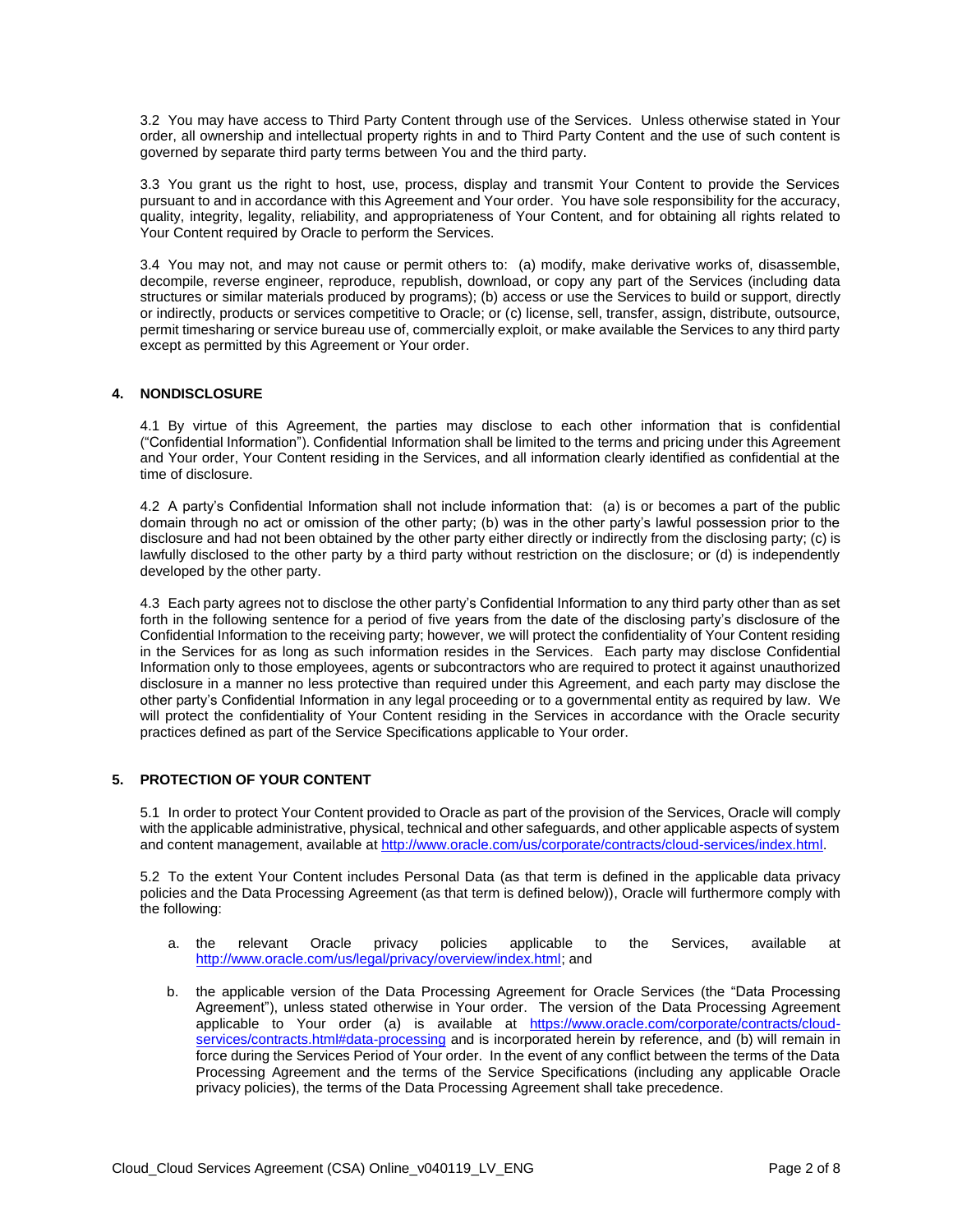5.3 Without prejudice to Sections 5.1 and 5.2 above, You are responsible for (a) any required notices, consents and/or authorizations related to Your provision of, and our processing of, Your Content (including any Personal Data) as part of the Services, (b) any security vulnerabilities, and the consequences of such vulnerabilities, arising from Your Content, including any viruses, Trojan horses, worms or other harmful programming routines contained in Your Content, and (c) any use by You or Your Users of the Services in a manner that is inconsistent with the terms of this Agreement. To the extent You disclose or transmit Your Content to a third party, we are no longer responsible for the security, integrity or confidentiality of such content outside of Oracle's control.

5.4 Unless otherwise specified in Your order (including in the Service Specifications), Your Content may not include any sensitive or special data that imposes specific data security or data protection obligations on Oracle in addition to or different from those specified in the Service Specifications. If available for the Services, You may purchase additional services from us (e.g., Oracle Payment Card Industry Compliance Services) designed to address specific data security or data protection requirements applicable to such sensitive or special data You seek to include in Your Content.

#### **6. WARRANTIES, DISCLAIMERS AND EXCLUSIVE REMEDIES**

6.1 Each party represents that it has validly entered into this Agreement and that it has the power and authority to do so. We warrant that during the Services Period we will perform the Services using commercially reasonable care and skill in all material respects as described in the Service Specifications. If the Services provided to You were not performed as warranted, You must promptly provide us with a written notice that describes the deficiency in the Services (including, as applicable, the service request number notifying us of the deficiency in the Services).

6.2 WE DO NOT WARRANT THAT THE SERVICES WILL BE PERFORMED ERROR-FREE OR UNINTERRUPTED, THAT WE WILL CORRECT ALL SERVICES ERRORS, OR THAT THE SERVICES WILL MEET YOUR REQUIREMENTS OR EXPECTATIONS. WE ARE NOT RESPONSIBLE FOR ANY ISSUES RELATED TO THE PERFORMANCE, OPERATION OR SECURITY OF THE SERVICES THAT ARISE FROM YOUR CONTENT OR THIRD PARTY CONTENT OR SERVICES PROVIDED BY THIRD PARTIES.

6.3 FOR ANY BREACH OF THE SERVICES WARRANTY, YOUR EXCLUSIVE REMEDY AND OUR ENTIRE LIABILITY SHALL BE THE CORRECTION OF THE DEFICIENT SERVICES THAT CAUSED THE BREACH OF WARRANTY, OR, IF WE CANNOT SUBSTANTIALLY CORRECT THE DEFICIENCY IN A COMMERCIALLY REASONABLE MANNER, YOU MAY END THE DEFICIENT SERVICES AND WE WILL REFUND TO YOU THE FEES FOR THE TERMINATED SERVICES THAT YOU PRE-PAID TO US FOR THE PERIOD FOLLOWING THE EFFECTIVE DATE OF TERMINATION.

6.4 TO THE EXTENT NOT PROHIBITED BY LAW, THESE WARRANTIES ARE EXCLUSIVE AND THERE ARE NO OTHER EXPRESS OR IMPLIED WARRANTIES OR CONDITIONS INCLUDING FOR SOFTWARE, HARDWARE, SYSTEMS, NETWORKS OR ENVIRONMENTS OR FOR MERCHANTABILITY, SATISFACTORY QUALITY AND FITNESS FOR A PARTICULAR PURPOSE.

#### **7. LIMITATION OF LIABILITY**

7.1 IN NO EVENT WILL EITHER PARTY OR ITS AFFILIATES BE LIABLE FOR ANY INDIRECT, CONSEQUENTIAL, INCIDENTAL, SPECIAL, PUNITIVE, OR EXEMPLARY DAMAGES, OR ANY LOSS OF REVENUE, PROFITS (EXCLUDING FEES UNDER THIS AGREEMENT), SALES, DATA, DATA USE, GOODWILL, OR REPUTATION.

7.2 IN NO EVENT SHALL THE AGGREGATE LIABILITY OF ORACLE AND OUR AFFILIATES ARISING OUT OF OR RELATED TO THIS AGREEMENT OR YOUR ORDER, WHETHER IN CONTRACT, TORT, OR OTHERWISE, EXCEED THE TOTAL AMOUNTS ACTUALLY PAID UNDER YOUR ORDER FOR THE SERVICES GIVING RISE TO THE LIABILITY DURING THE TWELVE (12) MONTHS IMMEDIATELY PRECEDING THE EVENT GIVING RISE TO SUCH LIABILITY.

#### **8. INDEMNIFICATION**

8.1 If a third party makes a claim against either You or Oracle ("Recipient" which may refer to You or us depending upon which party received the Material), that any information, design, specification, instruction, software, service, data, hardware, or material (collectively, "Material") furnished by either You or us ("Provider" which may refer to You or us depending on which party provided the Material) and used by the Recipient infringes the third party's intellectual property rights, the Provider, at the Provider's sole cost and expense, will defend the Recipient against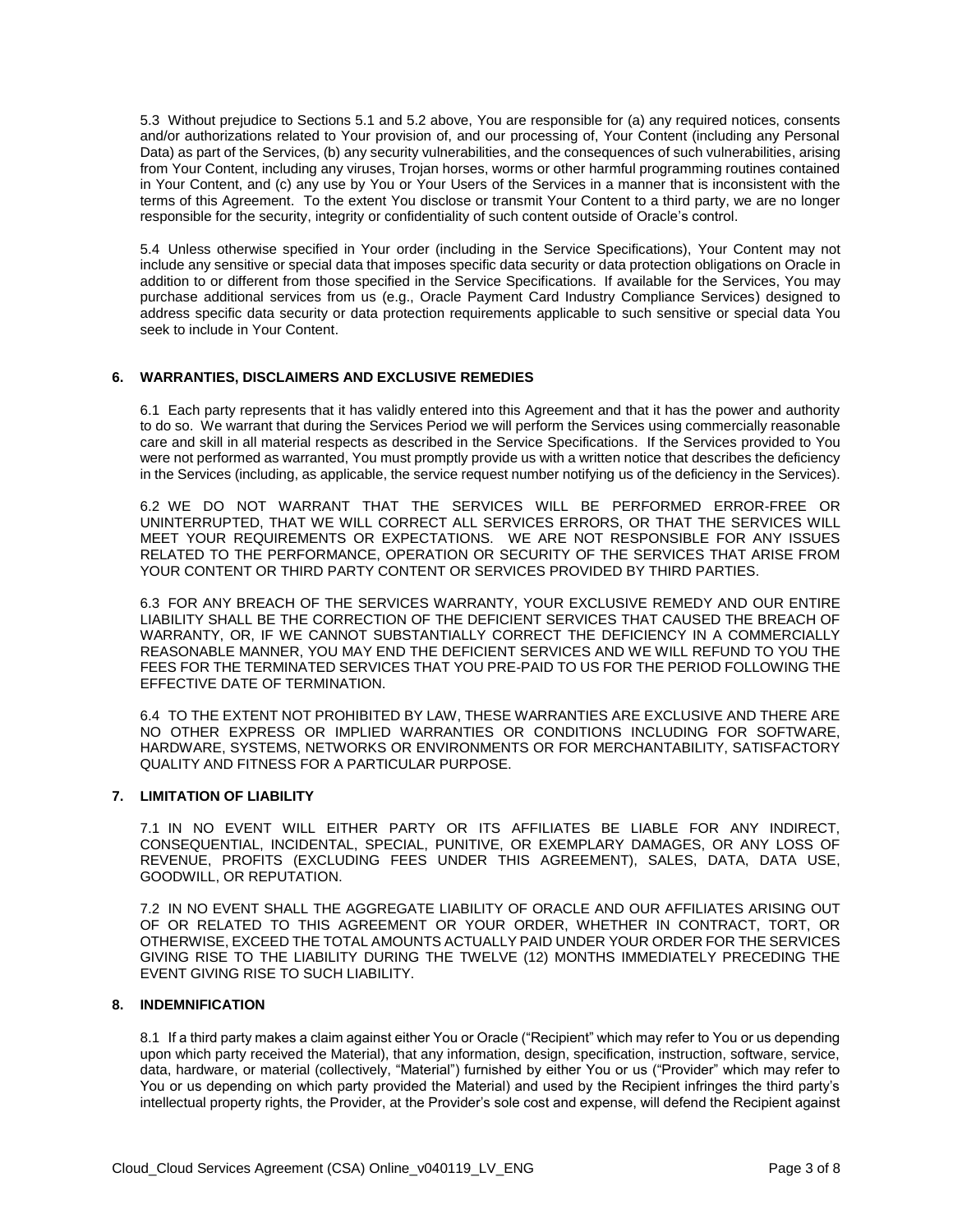the claim and indemnify the Recipient from the damages, liabilities, costs and expenses awarded by the court to the third party claiming infringement or the settlement agreed to by the Provider, if the Recipient does the following:

- a. notifies the Provider promptly in writing, not later than 30 days after the Recipient receives notice of the claim (or sooner if required by applicable law);
- b. gives the Provider sole control of the defense and any settlement negotiations; and
- c. gives the Provider the information, authority and assistance the Provider needs to defend against or settle the claim.

8.2 If the Provider believes or it is determined that any of the Material may have violated a third party's intellectual property rights, the Provider may choose to either modify the Material to be non-infringing (while substantially preserving its utility or functionality) or obtain a license to allow for continued use, or if these alternatives are not commercially reasonable, the Provider may end the license for, and require return of, the applicable Material and refund any unused, prepaid fees the Recipient may have paid to the other party for such Material. If such return materially affects our ability to meet obligations under the relevant order, then we may, upon 30 days prior written notice, terminate the order. If such Material is third party technology and the terms of the third party license do not allow us to terminate the license, then we may, upon 30 days prior written notice, end the Services associated with such Material and refund any unused, prepaid fees for such Services.

8.3 The Provider will not indemnify the Recipient if the Recipient (a) alters the Material or uses it outside the scope of use identified in the Provider's user or program documentation or Service Specifications, or (b) uses a version of the Material which has been superseded, if the infringement claim could have been avoided by using an unaltered current version of the Material which was made available to the Recipient. The Provider will not indemnify the Recipient to the extent that an infringement claim is based upon any Material not furnished by the Provider. We will not indemnify You to the extent that an infringement claim is based on Third Party Content or any Material from a third party portal or other external source that is accessible or made available to You within or by the Services (e.g., a social media post from a third party blog or forum, a third party Web page accessed via a hyperlink, marketing data from third party data providers, etc.).

8.4 This Section 8 provides the parties' exclusive remedy for any infringement claims or damages.

#### **9. TERM AND TERMINATION**

- 9.1 This Agreement is valid for the order which this Agreement accompanies.
- 9.2 Services shall be provided for the Services Period defined in Your order.

9.3 We may suspend Your or Your Users' access to, or use of, the Services if we believe that (a) there is a significant threat to the functionality, security, integrity, or availability of the Services or any content, data, or applications in the Services; (b) You or Your Users are accessing or using the Services to commit an illegal act; or (c) there is a violation of the Acceptable Use Policy. When reasonably practicable and lawfully permitted, we will provide You with advance notice of any such suspension. We will use reasonable efforts to re-establish the Services promptly after we determine that the issue causing the suspension has been resolved. During any suspension period, we will make Your Content (as it existed on the suspension date) available to You. Any suspension under this Section shall not excuse You from Your obligation to make payments under this Agreement.

9.4 If either of us breaches a material term of this Agreement or any order and fails to correct the breach within 30 days of written specification of the breach, then the breaching party is in default and the non-breaching party may terminate (a) in the case of breach of any order, the order under which the breach occurred; or (b) in the case of breach of the Agreement, the Agreement and any orders that have been placed under the Agreement. If we terminate any orders as specified in the preceding sentence, You must pay within 30 days all amounts that have accrued prior to such termination, as well as all sums remaining unpaid for the Services under such order(s) plus related taxes and expenses. Except for nonpayment of fees, the nonbreaching party may agree in its sole discretion to extend the 30 day period for so long as the breaching party continues reasonable efforts to cure the breach. You agree that if You are in default under this Agreement, You may not use those Services ordered.

9.5 At the end of the Services Period, we will make Your Content (as it existed at the end of the Services Period) available for retrieval by You during a retrieval period set out in the Service Specifications. At the end of such retrieval period, and except as may be required by law, we will delete or otherwise render unrecoverable any of Your Content that remains in the Services. Our data deletion practices are described in more detail in the Service Specifications.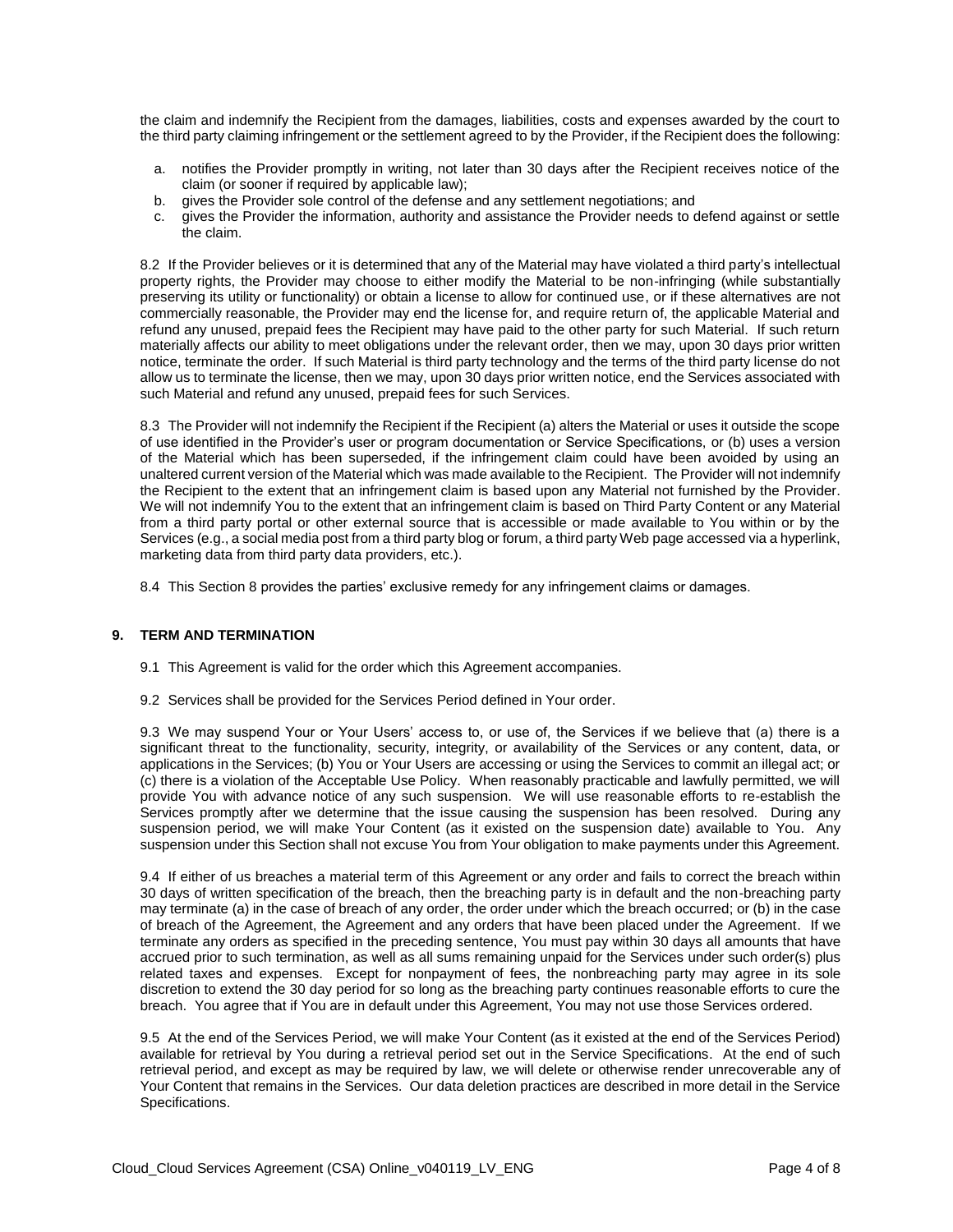9.6 Provisions that survive termination or expiration of this Agreement are those relating to limitation of liability, indemnification, payment and others which by their nature are intended to survive.

#### **10. THIRD-PARTY CONTENT, SERVICES AND WEBSITES**

10.1 The Services may enable You to link to, transfer Your Content or Third Party Content to, or otherwise access, third parties' websites, platforms, content, products, services, and information ("Third Party Services"). Oracle does not control and is not responsible for Third Party Services. You are solely responsible for complying with the terms of access and use of Third Party Services, and if Oracle accesses or uses any Third Party Services on Your behalf to facilitate performance of the Services, You are solely responsible for ensuring that such access and use, including through passwords, credentials or tokens issued or otherwise made available to You, is authorized by the terms of access and use for such services. If You transfer or cause the transfer of Your Content or Third Party Content from the Services to a Third Party Service or other location, that transfer constitutes a distribution by You and not by Oracle.

10.2 Any Third Party Content we make accessible is provided on an "as-is" and "as available" basis without any warranty of any kind. You acknowledge and agree that we are not responsible for, and have no obligation to control, monitor, or correct, Third Party Content. We disclaim all liabilities arising from or related to Third Party Content.

10.3 You acknowledge that: (i) the nature, type, quality and availability of Third Party Content may change at any time during the Services Period, and (ii) features of the Services that interoperate with Third Party Services such as Facebook™, YouTube™ and Twitter™, etc., depend on the continuing availability of such third parties' respective application programming interfaces (APIs). We may need to update, change or modify the Services under this Agreement as a result of a change in, or unavailability of, such Third Party Content, Third Party Services or APIs. If any third party ceases to make its Third Party Content or APIs available on reasonable terms for the Services, as determined by us in our sole discretion, we may cease providing access to the affected Third Party Content or Third Party Services without any liability to You. Any changes to Third Party Content, Third Party Services or APIs, including their unavailability, during the Services Period does not affect Your obligations under this Agreement or the applicable order, and You will not be entitled to any refund, credit or other compensation due to any such changes.

# **11. SERVICE MONITORING, ANALYSES AND ORACLE SOFTWARE**

11.1 We continuously monitor the Services to facilitate Oracle's operation of the Services; to help resolve Your service requests; to detect and address threats to the functionality, security, integrity, and availability of the Services as well as any content, data, or applications in the Services; and to detect and address illegal acts or violations of the Acceptable Use Policy. Oracle monitoring tools do not collect or store any of Your Content residing in the Services, except as needed for such purposes. Oracle does not monitor, and does not address issues with, non-Oracle software provided by You or any of Your Users that is stored in, or run on or through, the Services. Information collected by Oracle monitoring tools (excluding Your Content) may also be used to assist in managing Oracle's product and service portfolio, to help Oracle address deficiencies in its product and service offerings, and for license management purposes.

11.2 We may (i) compile statistical and other information related to the performance, operation and use of the Services, and (ii) use data from the Services in aggregated form for security and operations management, to create statistical analyses, and for research and development purposes (clauses i and ii are collectively referred to as "Service Analyses"). We may make Service Analyses publicly available; however, Service Analyses will not incorporate Your Content, Personal Data or Confidential Information in a form that could serve to identify You or any individual. We retain all intellectual property rights in Service Analyses.

11.3 We may provide You with the ability to obtain certain Oracle Software (as defined below) for use with the Services. If we provide Oracle Software to You and do not specify separate terms for such software, then such Oracle Software is provided as part of the Services and You have the non-exclusive, worldwide, limited right to use such Oracle Software, subject to the terms of this Agreement and Your order (except for separately licensed elements of the Oracle Software, which separately licensed elements are governed by the applicable separate terms), solely to facilitate Your use of the Services. You may allow Your Users to use the Oracle Software for this purpose, and You are responsible for their compliance with the license terms. Your right to use any Oracle Software will terminate upon the earlier of our notice (by web posting or otherwise) or the end of the Services associated with the Oracle Software. Notwithstanding the foregoing, if Oracle Software is licensed to You under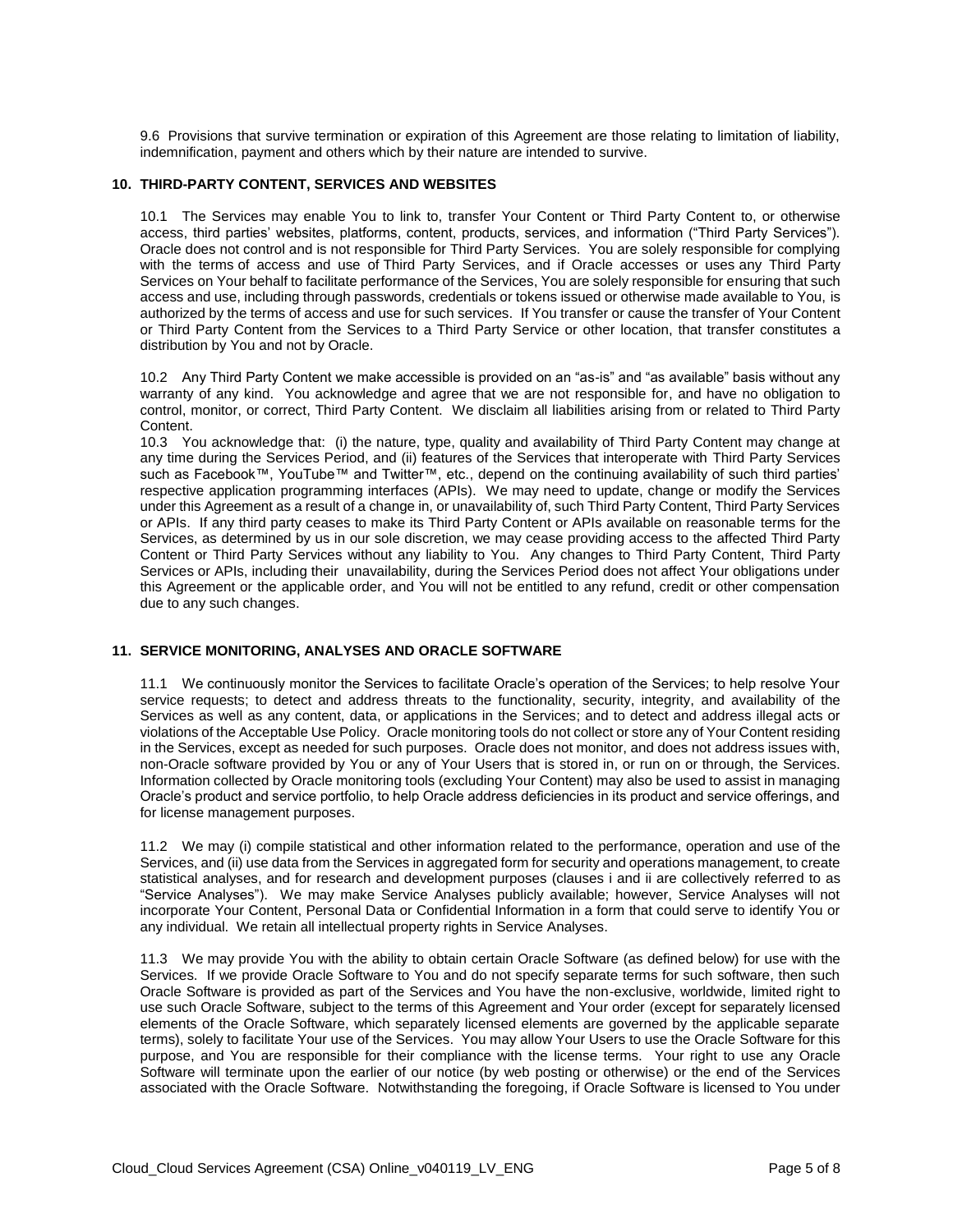separate terms, then Your use of such software is governed by the separate terms. Your right to use any part of the Oracle Software that is licensed under the separate terms is not restricted in any way by this Agreement.

#### **12. EXPORT**

12.1 Export laws and regulations of the United States and any other relevant local export laws and regulations apply to the Services. Such export laws govern use of the Services (including technical data) and any Services deliverables provided under this Agreement, and You and we each agree to comply with all such export laws and regulations (including "deemed export" and "deemed re-export" regulations). You agree that no data, information, software programs and/or materials resulting from the Services (or direct product thereof) will be exported, directly or indirectly, in violation of these laws, or will be used for any purpose prohibited by these laws including, without limitation, nuclear, chemical, or biological weapons proliferation, or development of missile technology.

12.2 You acknowledge that the Services are designed with capabilities for You and Your Users to access the Services without regard to geographic location and to transfer or otherwise move Your Content between the Services and other locations such as User workstations. You are solely responsible for the authorization and management of User accounts across geographic locations, as well as export control and geographic transfer of Your Content.

#### **13. FORCE MAJEURE**

Neither You nor we shall be responsible for failure or delay of performance if caused by: an act of war, hostility, or sabotage; act of God; pandemic; electrical, internet, or telecommunication outage that is not caused by the obligated party; government restrictions (including the denial or cancelation of any export, import or other license); or other event outside the reasonable control of the obligated party. Both You and we will use reasonable efforts to mitigate the effect of a force majeure event. If such event continues for more than 30 days, either of You or we may cancel unperformed Services and affected orders upon written notice. This Section does not excuse either party's obligation to take reasonable steps to follow its normal disaster recovery procedures or Your obligation to pay for the Services.

# **14. GOVERNING LAW AND JURISDICTION**

This Agreement is governed by the laws of Latvia and each party agrees to submit to the exclusive jurisdiction of, and venue in, the courts in Riga in any dispute arising out of or relating to this Agreement.

#### **15. NOTICE**

15.1 Any notice required under this Agreement shall be provided to the other party in writing. If You have a legal dispute with us or if You wish to provide a notice under the Indemnification Section of this Agreement, or if You become subject to insolvency or other similar legal proceedings, You will promptly send written notice to: Oracle East Central Europe Limited Filiale Latvija, Valdemara Centre, Krisjana Valdemara iela 21, LV-1010 Riga, Latvia, Attention: Legal Department.

15.2 We may give notices applicable to our Services customers by means of a general notice on the Oracle portal for the Services, and notices specific to You by electronic mail to Your e-mail address on record in our account information or by written communication sent by first class mail or pre-paid post to Your address on record in our account information.

#### **16. ASSIGNMENT**

You may not assign this Agreement or give or transfer the Services, or any interest in the Services, to another individual or entity.

# **17. OTHER**

17.1 We are an independent contractor, and each party agrees that no partnership, joint venture, or agency relationship exists between the parties.

17.2 Our business partners and other third parties, including any third parties with which the Services have integrations or that are retained by You to provide consulting services, implementation services or applications that interact with the Services, are independent of Oracle and are not Oracle's agents. We are not liable for, bound by,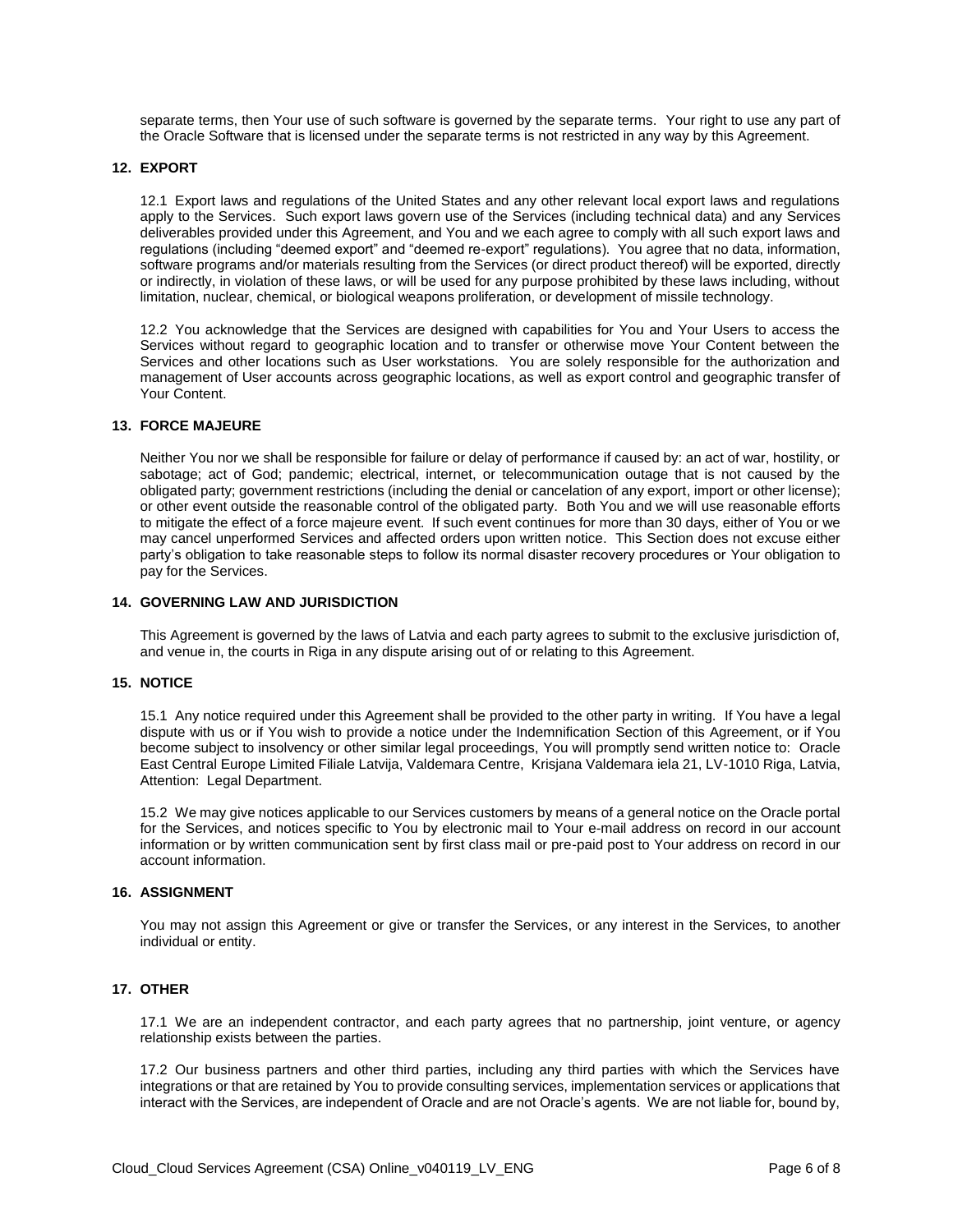or responsible for any problems with the Services or Your Content arising due to any acts of any such business partner or third party, unless the business partner or third party is providing Services as our subcontractor on an engagement ordered under this Agreement and, if so, then only to the same extent as we would be responsible for our resources under this Agreement.

17.3 If any term of this Agreement is found to be invalid or unenforceable, the remaining provisions will remain effective and such term shall be replaced with another term consistent with the purpose and intent of this Agreement.

17.4 Except for actions for nonpayment or breach of Oracle's proprietary rights, no action, regardless of form, arising out of or relating to this Agreement may be brought by either party more than two years after the cause of action has accrued.

17.5 Prior to entering into an order governed by this Agreement, You are solely responsible for determining whether the Services meet Your technical, business or regulatory requirements. Oracle will cooperate with Your efforts to determine whether use of the standard Services are consistent with those requirements. Additional fees may apply to any additional work performed by Oracle or changes to the Services. You remain solely responsible for Your regulatory compliance in connection with Your use of the Services.

17.6 Upon forty-five (45) days written notice and no more than once every twelve (12) months, Oracle may audit Your use of the Cloud Services to ensure Your use of the Cloud Services is in compliance with the terms of the applicable order and this Agreement. Any such audit shall not unreasonably interfere with Your normal business operations.

You agree to cooperate with Oracle's audit and to provide reasonable assistance and access to information reasonably requested by Oracle.

The performance of the audit and non-public data obtained during the audit (including findings or reports that result from the audit) shall be subject to the provisions of section 4 (Nondisclosure) of this Agreement.

If the audit identifies non-compliance, You agree to remedy (which may include, without limitation, the payment of any fees for additional Cloud Services) such non-compliance within 30 days of written notification of that noncompliance. You agree that Oracle shall not be responsible for any of Your costs incurred in cooperating with the audit.

# **18. ENTIRE AGREEMENT**

18.1 You agree that this Agreement and the information which is incorporated into this Agreement by written reference (including reference to information contained in a URL or referenced policy), together with the applicable order, is the complete agreement for the Services ordered by You and supersedes all prior or contemporaneous agreements or representations, written or oral, regarding such Services.

18.2 It is expressly agreed that the terms of this Agreement and any Oracle order shall supersede the terms in any purchase order, procurement internet portal, or other similar non-Oracle document and no terms included in any such purchase order, portal, or other non-Oracle document shall apply to the Services ordered. In the event of any inconsistencies between the terms of an order and the Agreement, the order shall take precedence; however, unless expressly stated otherwise in an order, the terms of the Data Processing Agreement shall take precedence over any inconsistent terms in an order. This Agreement and orders hereunder may not be modified and the rights and restrictions may not be altered or waived except in a writing signed or accepted online by authorized representatives of You and of Oracle; however, Oracle may update the Service Specifications, including by posting updated documents on Oracle's websites. No third party beneficiary relationships are created by this Agreement.

# **19. AGREEMENT DEFINITIONS**

19.1 **"Oracle Software"** means any software agent, application or tool that Oracle makes available to You for download specifically for purposes of facilitating Your access to, operation of, and/or use with, the Services.

19.2 **"Program Documentation"** refers to the user manuals, help windows, readme files for the Services and any Oracle Software. You may access the documentation online a[t http://oracle.com/contracts](http://oracle.com/contracts) or such other address specified by Oracle.